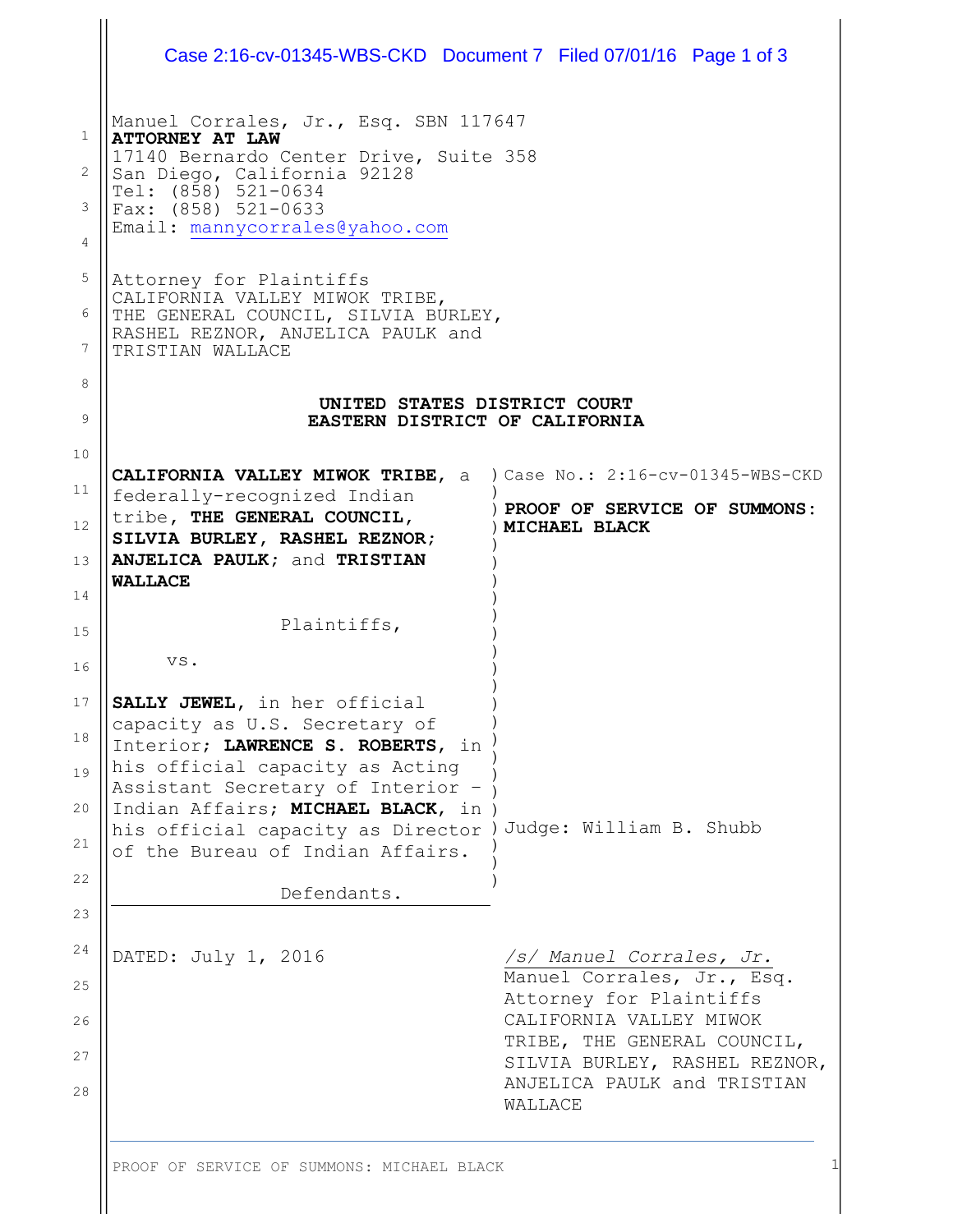MANUEL CORRALES, JR., ESQ. (SBN 117647)<br>MANUEL CORRALES, JR., ESQ. (SBN 117647) MANUEL CORRALES, JR. ESQ. 17140 BERNARDO CENTER DRIVE, SUITE 358 SAN DIEGO CA 92128 858-521-0634 Attorney for : CALIFORNIA VALLEY MIWOK TRIBE, ET AL. Atty. Flie No. : 2:16-CV-01345 US DISTRICT COURT EASTERN DISTRICT OF CALIFORNIA **PLAINTIFF** : CALIFORNIA VALLEY MIWOK TRIBE, ET AL. Case No.: 2:16-CV-01345-WBS-CKD **DEFENDANT** : SALLY JEWEL, ET AL. PROOF OF SERVICE OF SUMMONS  $\mathbf 1$ . At the time of service I was at least 18 years of age and not a party to this action.  $2.$ I served copies of the SUMMONS IN A CIVIL CASE; FIRST AMENDED COMPLAINT; NOTICE OF AVAILABILITY; NOTICE OF AVAILABILITY OF A MAGISTRATE JUDGE TO EXERCISE JURISDICTION AND APPEAL INSTRUCTIONS 3. MICHAEL BLACK, IN HIS OFFICIAL CAPACITY AS DIRECTOR OF THE BUREAU a. Party served  $\overline{\mathbf{r}}$ OF INDIAN AFFAIRS DAMIAN GROSS, PARALEGAL b. Person served (AFAM/M/35YO/5FT9IN/161LBS/BLK HR)

- Address where the party was served 1849 C STREET  $\overline{4}$ . N.W. WASHINGTON, DC 20240 (Business)
- I served the party 5.
	- a. by personal service. I personally delivered the documents listed in item 2 to the party or person authorized to receive service of process for the party (1) on June 29, 2016 (2) at: 11:19 AM

The "Notice to the person served" (on the summons) was completed as follows: 6. a. as an individual defendant.

## 7. Person who served papers

- a. ROBERT BRIGGS-SNODGRASS
- **b. KNOX ATTORNEY SERVICE** 2250 FOURTH AVENUE SAN DIEGO, CA 92101
- c. 619-233-9700
- d. Fee for service: \$65.85
- e. lam:
	- (3) not a registered California process server
		- (i) an independent contractor
		- (ii) Registration No.: 152
		- (iii) County: San Diego, CA

8. I declare under penalty of perjury under the laws of the State of California that the foregoing is true and correct.

Signature:

ROBERT BRIGGS-SNODGRASS

Jud. Coun. form, rule 2.150 CRC JC Form POS 010 (Rev. January 1, 2007)

Date: June 30, 2016

PROOF OF SERVICE

Ref. No. 1527534-03